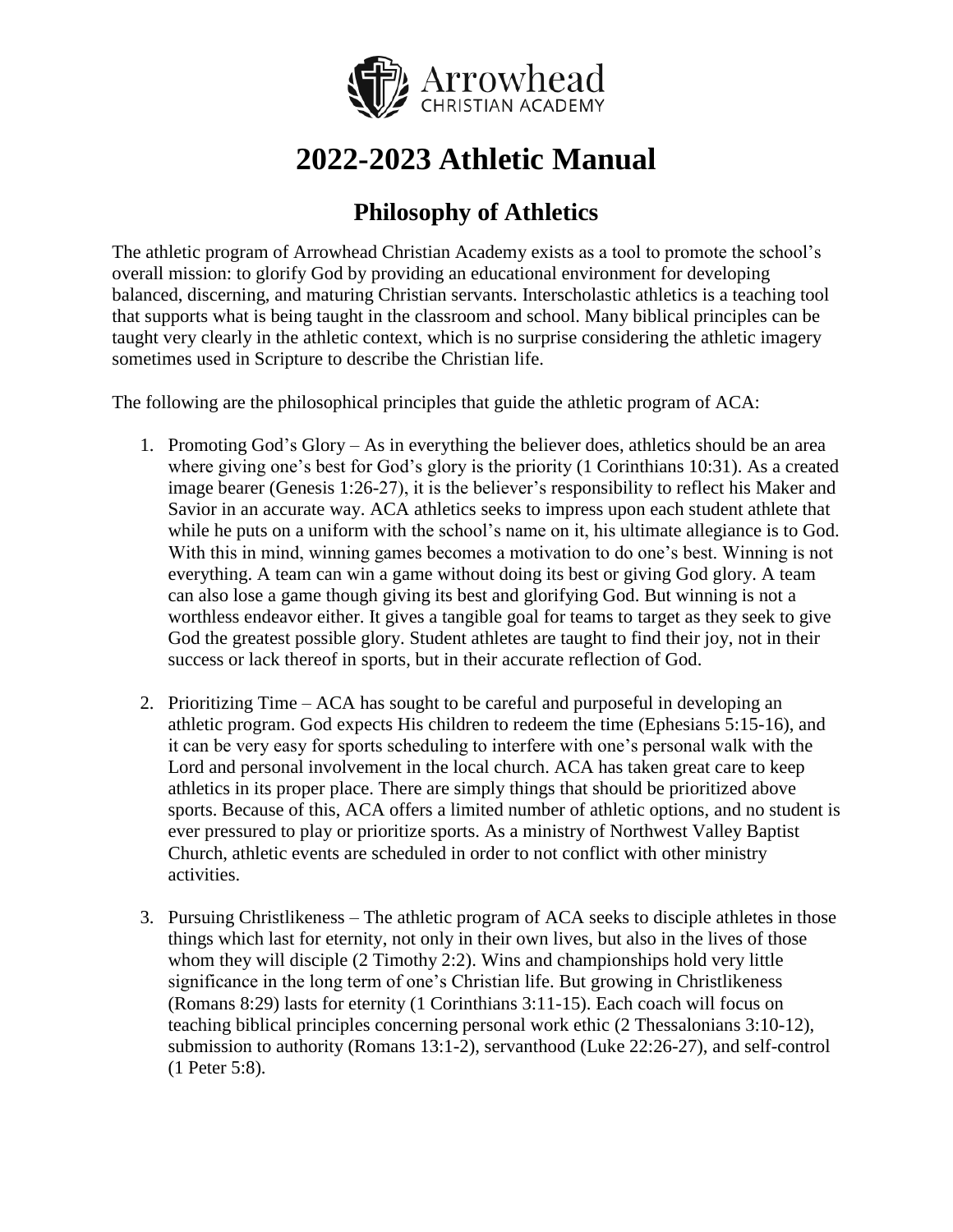### **Athletic Director**

The athletic director provides oversight for the entire athletic program and reports directly to the school administrator. He selects head coaches for each sport and provides direct accountability for those coaches. He oversees the budget, distribution/collection of uniforms, and maintenance of athletic equipment/first aid supplies.

The athletic director is responsible for reporting game scores as well as scheduling all games, home game facilities/fields, and home game officials. He will make sure home facilities/fields are prepared for games and make arrangements for travel to and from away games.

#### **Coaches**

Head coaches are in the primary teaching position of ACA's athletic program and report directly to the athletic director. It is the responsibility of the head coach to effectively teach the sport to the student athletes, providing both the means and atmosphere for developing God-given abilities in that sport. Head coaches must also instruct and enforce expectations of student athletes in areas of proper conduct while participating in practices/games. These expectations are in keeping with the philosophy of athletics and sportsmanship guidelines stated in this manual.

Head coaches are also responsible for scheduling practices (practices need approval from the athletic director), communicating practice schedules to parents/students, enforcing dress policy for games/practices, organizing travel to and from practices/games, and choosing team captains (with the approval of the athletic director/school administrator). If vehicles are departing near school dismissal time, they should be loaded up in the front parking lot.

Coaches are responsible to make sure all buildings are secure after practices and games. They must also stay after practice until all the players on their team have left. If other school personnel are present after all players are picked up, coaches should personally delegate the final securing of buildings to those remaining after their departure.

Head coaches may delegate certain tasks to assistant coaches, but the head coach is still ultimately responsible for those things. Assistant coaches are to be focused upon aiding the goals of the head coach in conjunction with the overall athletic philosophy of ACA.

All coaches and assistant coaches are required by the Canyon Athletic Association to be certified through the National Federation of High Schools or Positive Coaching Alliance. Head coaches must also complete the NFHS first aid course. Coaches must also complete concussion certification through the Barrow Neurological Institute in order to coach in any practice or game.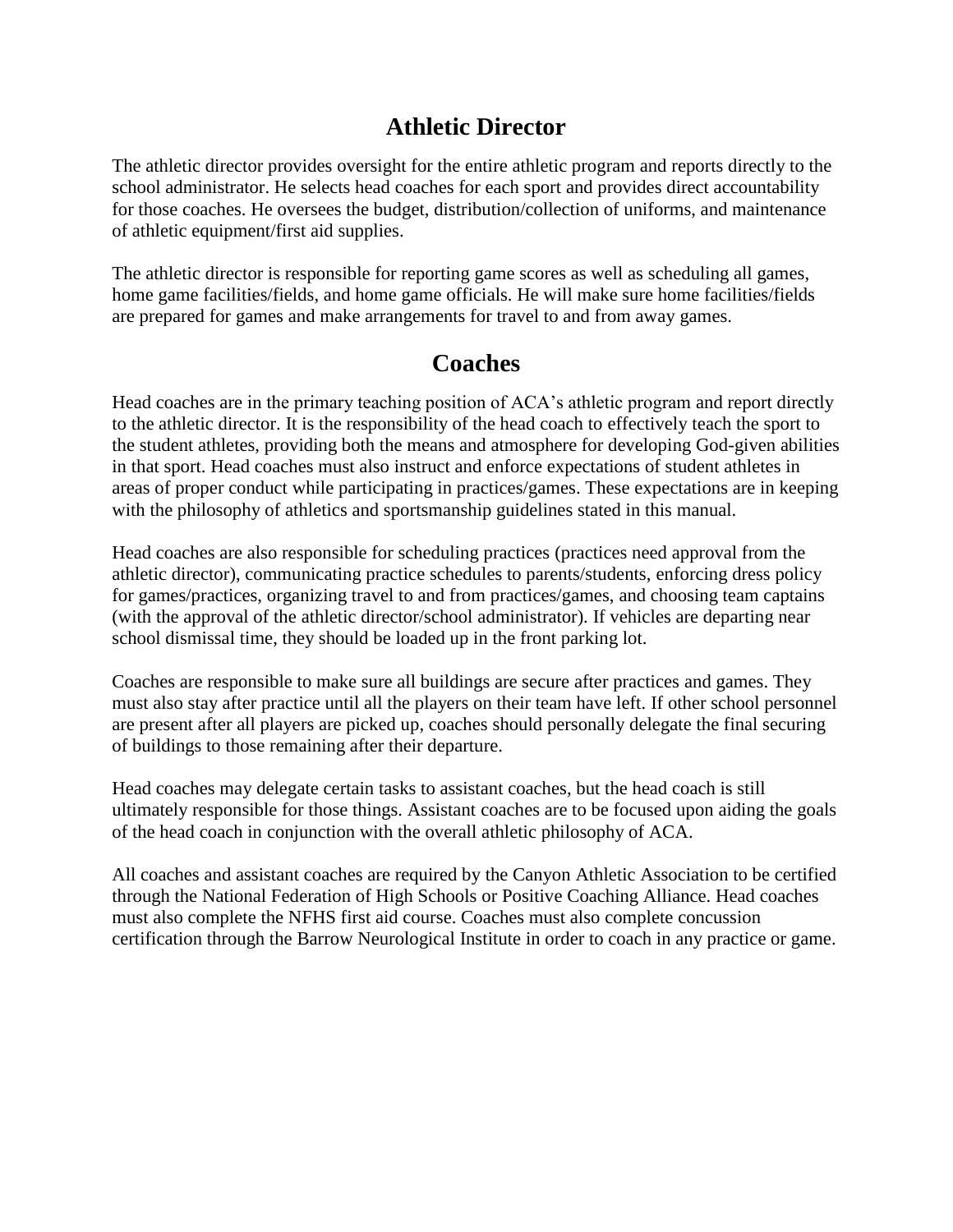## **Eligibility**

Participation in interscholastic athletics is an extracurricular activity; it is a privilege and should be respected as such. Students in  $7<sup>th</sup>$ -12<sup>th</sup> grade will be eligible to participate based upon the behavioral and academic standards noted in the Parent/Student Handbook. The coaching staff and school administrator may remove a player from the team if that player's conduct is not consistent with team and/or school policy.

School suspensions that occur immediately prior to or during an active sports season will automatically result in the student being suspended from the next scheduled game. Multiple day suspensions may result in further disciplinary action from the coaching staff and school administrator. Detentions that conflict with games or practices must still be served by the student when scheduled. If a student is serving detention on a game day and the team leaves the school prior to the end of detention, the student may be permitted to make his own arrangements to travel to the game with an approved ride, such as a parent.

# **Participation Fees**

A participation fee (**\$75** per sport) is due to the school office before an athlete receives a uniform and participates in games.

# **Required Forms/Physicals**

Students and parents are expected to be familiar with the athletic policies found in this manual and in the Parent/Student Handbook. Parents and students must *both* sign the Parent/Student Agreement and Permission Form indicating that they both understand and are willing to comply with the standards outlined in this manual. This form must be on file in the school office before the student will be allowed to participate in practices and games.

All participants must have a pre-participation physical form for the current school year completed and on file at the school office before being allowed to participate in practices and games. Parents are not permitted to sign a waiver to release their child from having a sports physical. Blank forms are available in the school office.

# **First Aid**

First aid supplies will be available and administered when necessary at all games and practices. Tylenol and ibuprofen may only be given to student athletes for whom a permission slip is on file in the school office (each distribution of such medication will be logged). A copy of physicals and emergency contact information for each athlete will also be present at all practices and games.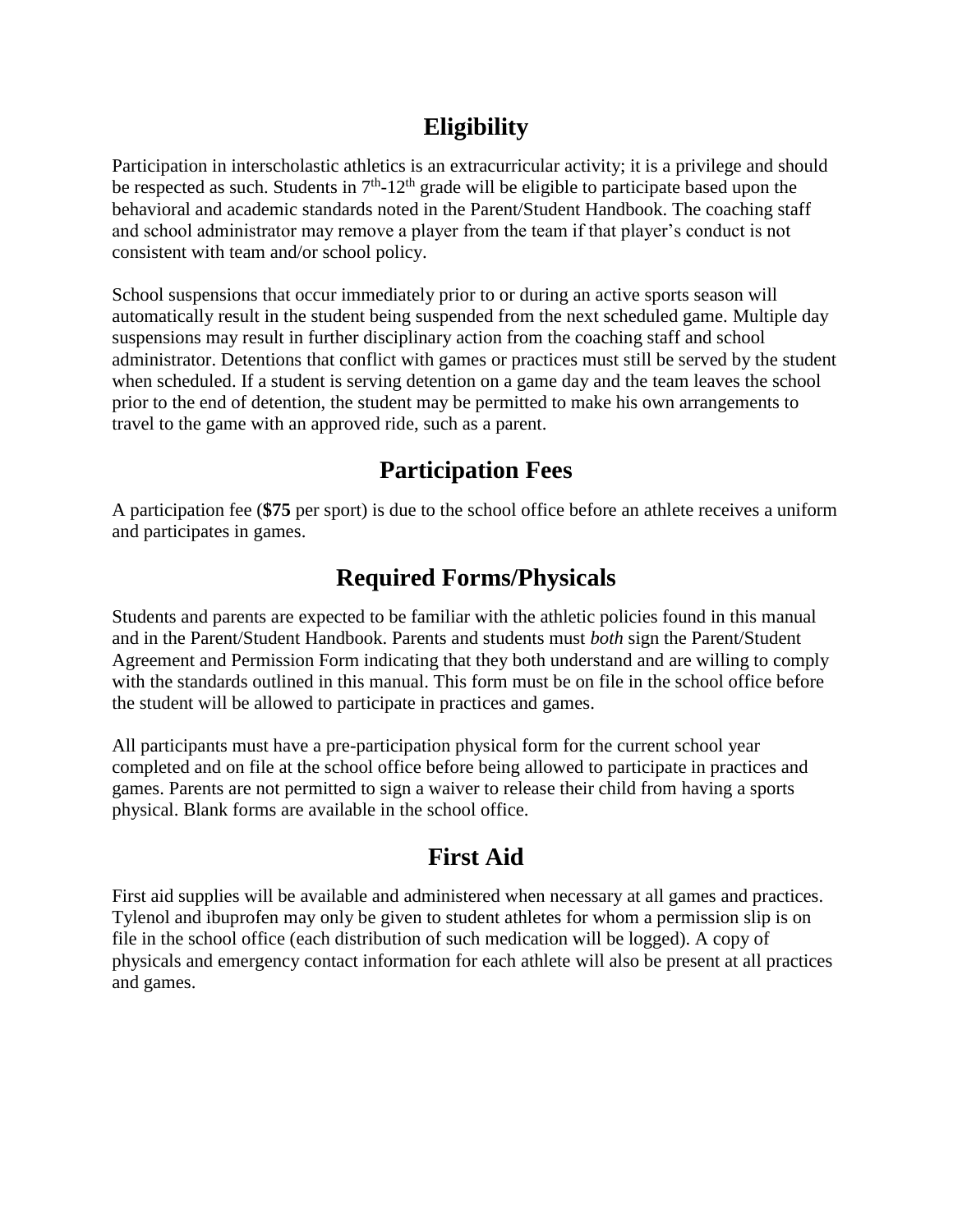# **Concussion Policy**

Coaches, parents, and athletes are each provided with concussion information/training in keeping with the ACA Concussion Policy (in conjunction with Canyon Athletic Association requirements). Participation in the athletics program of Arrowhead Christian Academy communicates a commitment to work together in adherence to that policy.

## **Rosters and Playing Time**

Athletic teams will include all eligible participants not exceeding a maximum roster number which will be determined by the athletic director/coaching staff. If more wish to participate than there are roster spots, tryouts will be held to determine who will fill those spots. The roster will consist of those players who demonstrate abilities in the given sport, attend practice consistently, and display an attitude and conduct consistent with the expectations of the coaching staff. The head coach will post a roster at the end of tryouts.

Playing time on Varsity teams is at the discretion of the coaching staff. While coaches will do their best to allow all team members to participate in games, playing time is not guaranteed and must be earned at practice. Coaches of Jr. Varsity teams will make sure each healthy athlete gets playing time in each game.

#### **Practices**

Practice is a time for focus and work as well as enjoyment through participation. Players are expected to come to practice ready to give their best effort. Any inability to attend a practice (including detention) must be communicated to the coaching staff in advance to be considered as excused. Unexcused absences may impact a player's status on the team.

Practices for all sports are normally scheduled from 3:30 PM to 5:30 PM on non-game school days other than Wednesdays (Practices are not held on Wednesdays to permit students to attend mid-week church services). Any changes to practice times will be communicated by the coaching staff. Players are expected to be at practice on time and stay through the duration unless they have obtained prior permission to do otherwise from the coaching staff. Failure to be at practice on time may impact a player's status on a team.

Student athletes should wear appropriate shirts and loose fitting shorts or pants that come to at least the top of the knee. Coaches may require other practice attire as well.

Excessive heat warnings are monitored by the Physical Education department of Arrowhead Christian Academy. The PE teacher will communicate with coaches in the event that outside temperatures and ozone levels require outdoor activities to be cancelled or limited.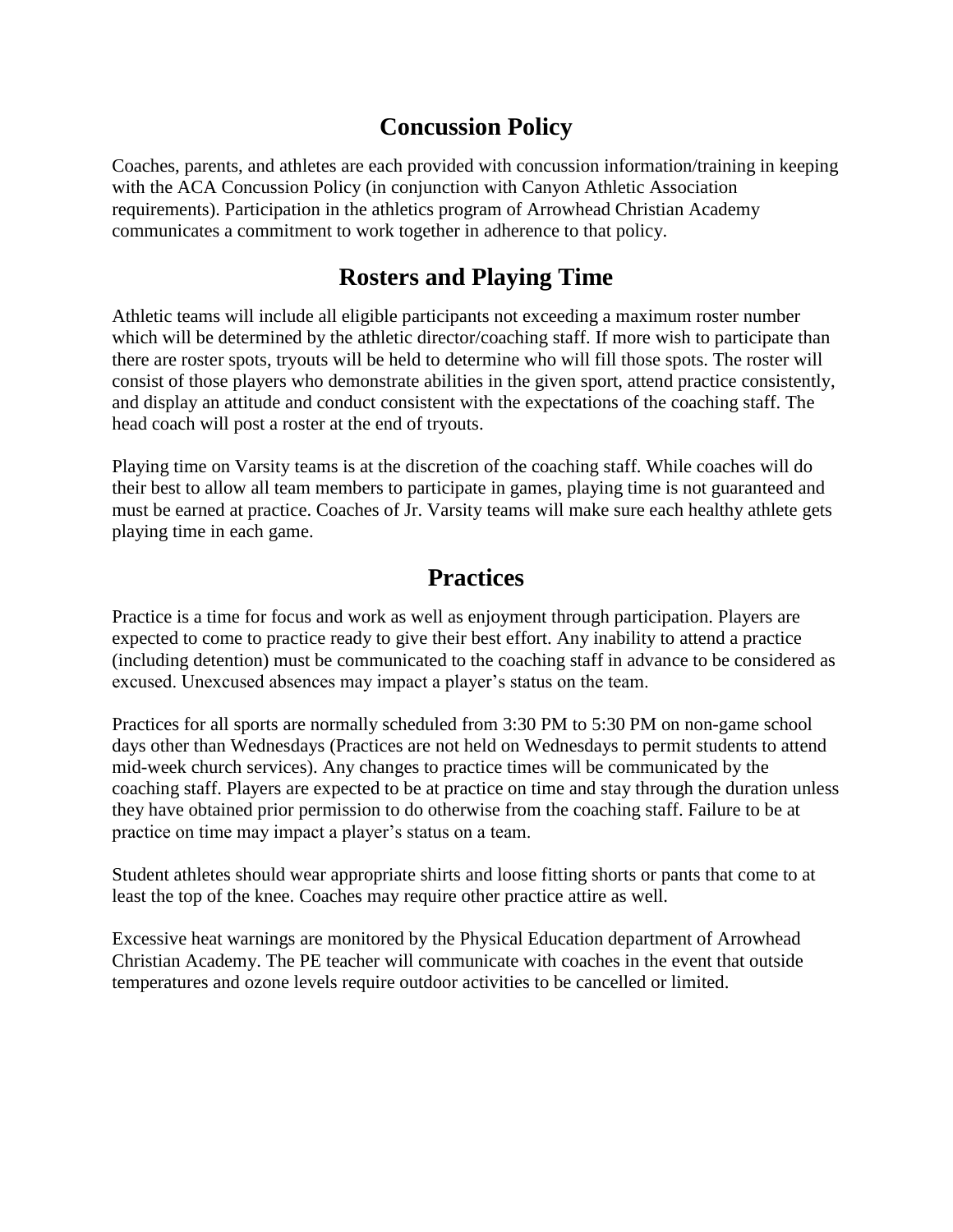#### **Game Day Dress**

Students are permitted to "dress up" for game days instead of wearing a school uniform. Any attire that does not fall within communicated guidelines may result in that particular student's loss of dress privileges on game days.

#### **Uniforms**

Uniforms will be provided for those who make a team's roster. They are the property of ACA and are expected to be cared for and returned cleaned within one week after the final game of the season. Some required uniform accessories (shin guards, shoes, etc.) are not provided and will need to be purchased by the athlete with the rules and regulations of the sport and the overall look of the team uniform in mind. Other uniform expectations will be communicated by the coaching staff when necessary.

#### **Games**

*General Guidelines*

Game schedules will be limited to the following number of games plus one tournament per sports season.

Girls/Boys Soccer – 12 games Girls/Boys Basketball – 16 games

Players should always bring *both* home and away uniforms to *all* games in case circumstances necessitate a uniform change. Specific game day instructions will be communicated by the coaching staff.

*Away Games*

Team members will travel together in school provided transportation for all away games. Occasional exceptions may be made to this policy if a particular situation warrants such. Athletes must ride back from away games on school provided transportation or with their parents. One may only ride with another parent if that student has a written note from his own parent granting permission on file with the coach prior to the travel date. Those not returning on school provided transportation should inform the coach before leaving.

#### **Travel Policies**

Travel policies in school provided transportation follow the policies used for Northwest Valley Baptist Church. Riders must wear seatbelts at all times. Bus and van drivers are not allowed to use their cell phones while driving. (One option if cell phone use is necessary is to designate the front seat passenger as the driver's "operator.") This is a standard U.S. D.O.T. policy that the ministries of Northwest Valley Baptist Church are adopting.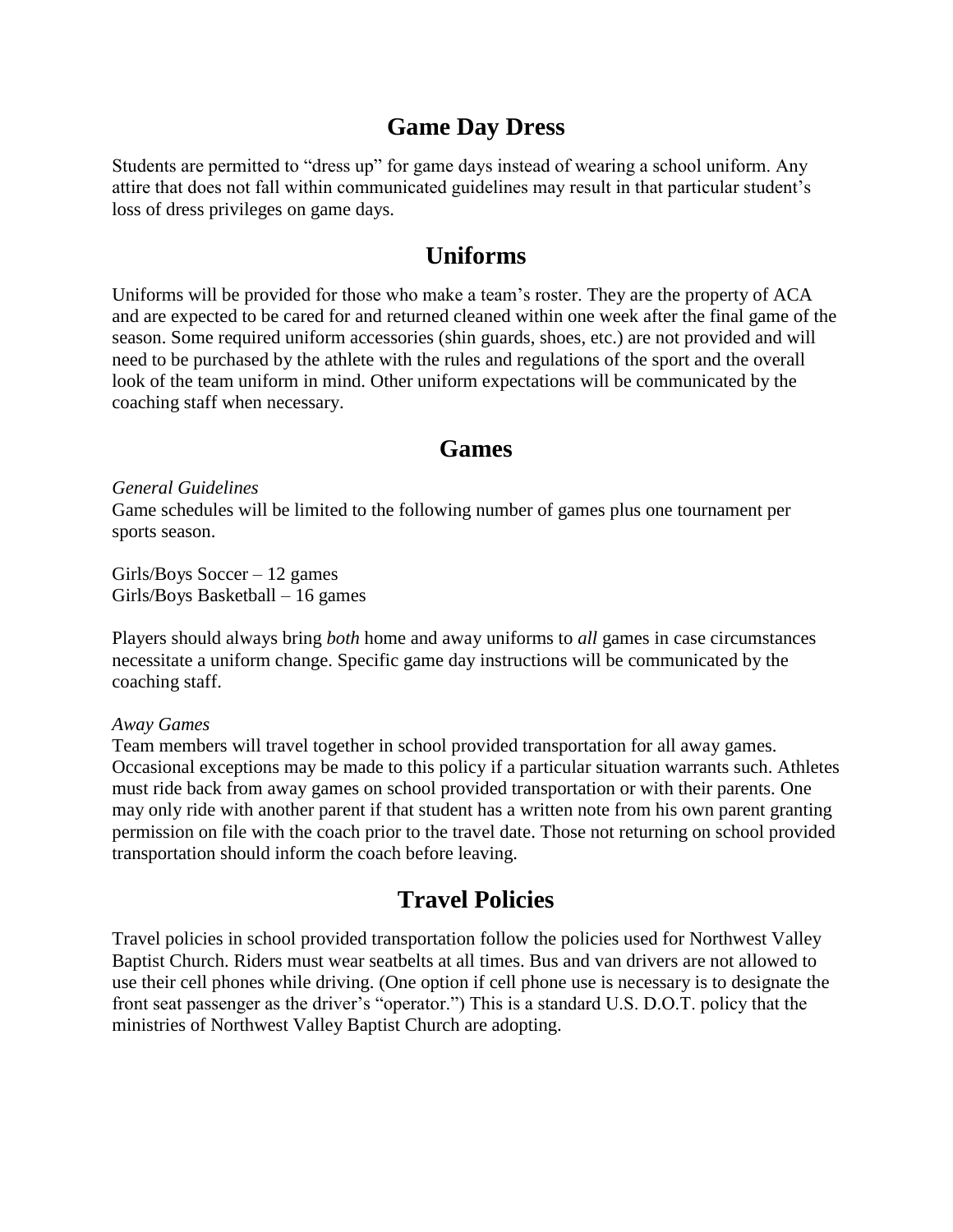# **Sportsmanship and Game Conduct**

Athletic sportsmanship is often a very visible litmus test of one's personal character. When something does not go the way a person hopes, plans, or thinks it should during an athletic event, the raw emotion of the moment can reveal personal idols of the heart. The primary deterrent of poor sportsmanship is a vibrant walk with Christ, Who gives an ability to see everything that happens from an eternal perspective (Romans 8:28-29).

Secondarily, all those attending or participating in an athletic event can think through things in advance to guard against the temptations presented in moments of raw emotion. One key is for each person present to remember the role he has in that particular moment. Many displays of poor sportsmanship occur when someone assumes a role that is not rightfully his.

- 1. Coaches A coach is not an official, player, or a fan. He has a primary responsibility to teach and direct players for spiritual and athletic success. The moment the coach tries to become an official, he is no longer focused on his players. There is certainly a time and place for a coach to respectfully approach an official about a disagreement. But he must submit to the authority of the official. The moment a coach tries to be a player, he can be frustrated with his team's lack of execution. The moment a coach tries to be a fan, he can miss multiple teaching opportunities. Coaches should be focused upon coaching.
- 2. Players Athletes are not officials, coaches, or fans. They have the primary responsibility of doing their very best for God's glory under the authority of game officials and coaches. They should also treat their opponent with respect as also being made in God's image. The moment athletes become focused upon officials' calls or coaching decisions they do not agree with, they miss opportunities to focus upon being a better player to God's glory. The moment athletes begin to treat the game from a spectator's point of view, they have effectively removed their ability to be a positive contribution to the game and their team. Athletes should be focused upon playing the game.
- 3. Fans Spectators are not officials, coaches, or players. They have the primary responsibility of supporting and encouraging student athletes to do their best to God's glory. The moment fans become focused upon an official's calls or coaching decisions they disagree with, and poor player performance, they can quickly become discouragers instead of encouragers. Fans should be focused upon positive cheering.

All coaches, players, and fans are to follow the guidelines set forth in the Arrowhead Christian Academy Athletic Events Code of Conduct (this is available from the school office).